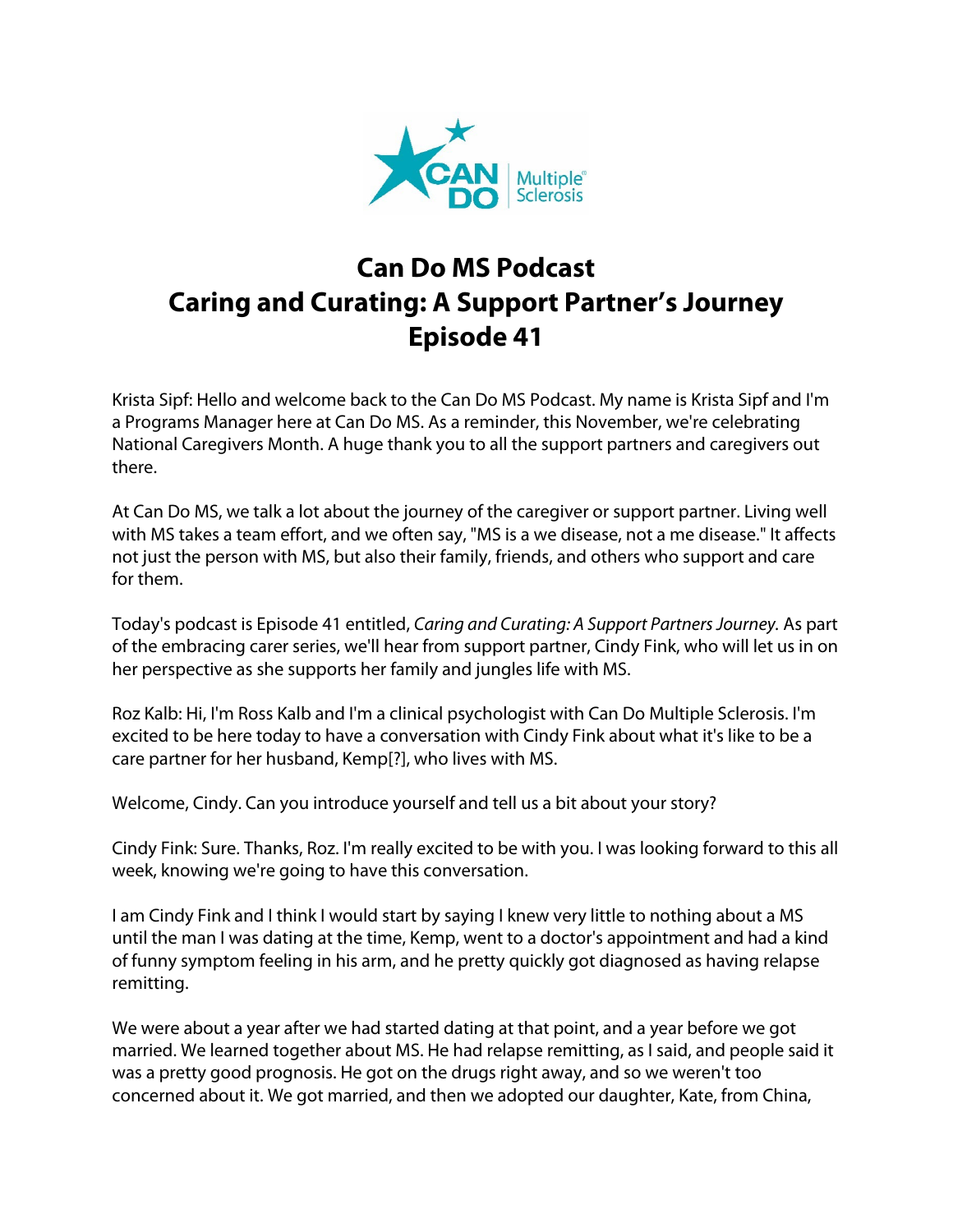something I had always wanted to do, and Kemp was game for that, so that's how we became parents. We were both working in our careers and moving up and around, and we ended up moving, actually, to Cleveland, Ohio, which is about 4 hours from our parents, because it felt like the right thing to do. There was nothing going on. really, at that point, majorly with his health. That was, I'd say, the first 10 years of our marriage.

Today, he is almost 49 and he's now confined to a wheelchair, so we've gone through all of the phases, if you will, from about 6 years ago, starting to stumble, needing a cane, using a walker, then a scooter, and now, wheelchair.

He, about 3 years ago, went on disability because we realized that his job was not helping him. Certainly, it was probably injuring his care and his health, and so I became the primary earner in the family. We became a single, I guess, income, with, then a disability income, that obviously is fixed. We also started taking on the care of him through some of my time, but also through caregivers coming into the home, which was, obviously a very different dynamic. I'd say the last 6 years has been a steady progression of changing, and constantly changing as a family into these new realities that we never expected and we had never really talked about, either, as a couple, even in the beginning with the diagnosis, because we just, at the time, I don't think had anyone counseling us to look ahead or talk ahead.

Here we are, we have a 15 year old now, almost. We have Kemp who's here, of course, every day. Most of his mornings are with caregivers, but in the afternoons, he's trying to do volunteer work and community service that he can do, generally from the house, and I work now remotely because of the pandemic, but at a pretty consuming job in my communications career.

Roz: You mentioned leaving your parents. Do you have 4 elderly parents who are on your mind, as well as Kemp and your fabulous, almost 15 year old daughter?

Cindy: Yeah. You know, that's a really good question because that, too, has changed this year. Unfortunately, my dad passed away this Spring and we needed to [crosstalk] make a decision about what to do with my mom. She has now moved to Cleveland and is in an assisted-living apartment, not too far from us. Because she has Alzheimer's, now I've got a second neurological disease surrounding me. She needs a lot of attention and care, which I wasn't having to do because my dad was doing that until just this year, really, the last 6 months.

I was telling a friend, that saying about a sandwich generation. My friends who are all my age are in a sandwich generation themselves. They've got their teenagers or their kids, and they've got their aging parents. I am that, but I also have my spouse who's right in the middle. I was telling my friend, "I'm like a double-decker sandwich."

Roz: You are a double-decker club sandwich. Cindy, how have you managed this? You had to pivot really quickly. Kemp's progression, once it started, was really quite rapid. The same time, your child is growing up, and your parents are facing health issues. What strategies have you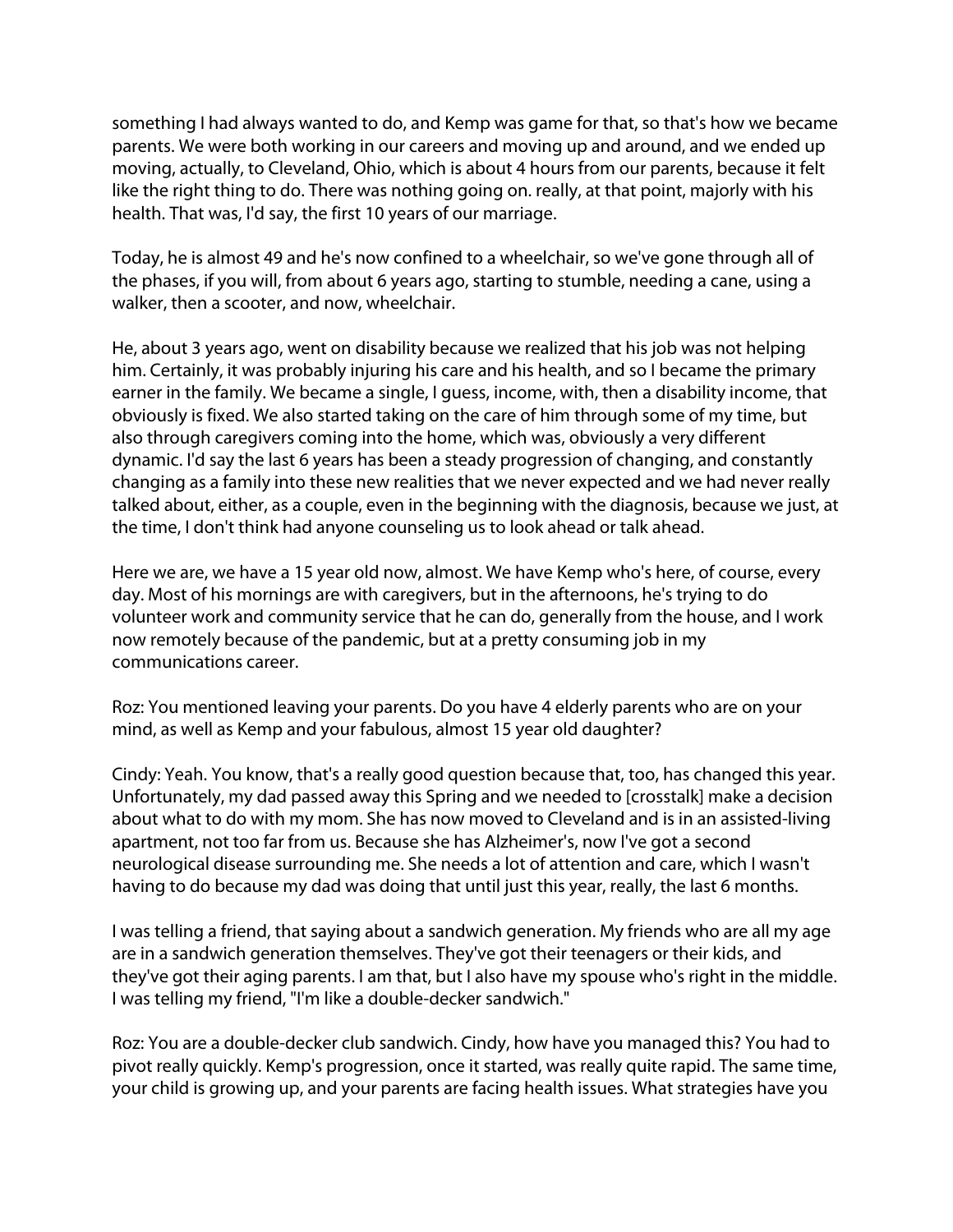used during this pivot to try and manage?

Cindy: Well, I think my caveat, of course, has to be, I don't have it all figured out. You know that when we've talked in the past, I don't know if anyone has the right answers, and so I want to be clear. I'm not doing this well, even, most days. I think if I do 50% well, I feel like it's a good day. I think a lot of my strategy is plan ahead as much as possible, but that's like a day, a week, or a month, maybe at a time, because things change so much and so quickly with this disease that if you plan too far out, you're just going to be disappointed, but to try to look a day, a week, a month ahead of the things that as a family we want to do, we're trying to do, we need to do, so that we have the time to do the advance work with MS and on a mobility disorder, you need to do.

If we want to go on a picnic, let's say, in the middle of summer, we can't just pack up and quickly go on a picnic. That used to be us, that's not us anymore. We need time to plan it and a lot of that planning falls on me, which I'm happy to do, it's just that having the time and the attention to do it. One of my strategies, I'd say, is planning ahead.

I think the other strategy, and I don't know if this is a strategy, but it's a mindset that I've really tried. I'm trying and I'm not always good about it, but I'm really trying to remind myself is that we all have 9 lives. By that, I mean, I look around at my friends and they are becoming empty nesters and they're going on trips with their spouses, and they're doing things that sure, Kemp and I would love to do, and probably do easily, more easily than we can do it now, but I remind myself, Kemp and I traveled a lot when we were first married and when we were dating, and even when Kate was little. We were bouncing around a lot to the places on our list, and I'm so thankful we did that, because that was like one of our 9 lives, and we did that. It's not to say we don't have other places we want to go now, but I try to remind myself that I've been in that situation. I've had those memories, those experiences with Kemp.

The same thing, sometimes with Kate, oftentimes, she'll look at friends who are out throwing the softball around with their dad in the backyard, and she laments about how she doesn't get to do that. That breaks your heart, but I try to remind her that her dad, for her first probably 7 to 8 years, was that Dad. She doesn't have all those memories, but I can show her pictures, [crosstalk] tell her stories. She had that part of her 9 lives also, and it's like trying to appreciate that we each get a bunch of different lives in our life, and this is the life right now.

Roz: Given the fact that you have this double-decker life, where do you find a carve out time for you and your own wellness, your emotional wellness, your physical wellness, how are you getting those little tidbits that you need to sustain yourself?

Cindy: I will be honest. I don't think that I do it well. I think this is one of the things that it's the first thing to go, especially now that my mom's in the picture and I've got that extra layer of the sandwich added on, the last thing that I take care of is myself. I'll be honest. I had to make a pledge to myself earlier this year, and it was actually my dad, because he was up here in Cleveland with us at the end of his life, telling me I had to "watch my health better", those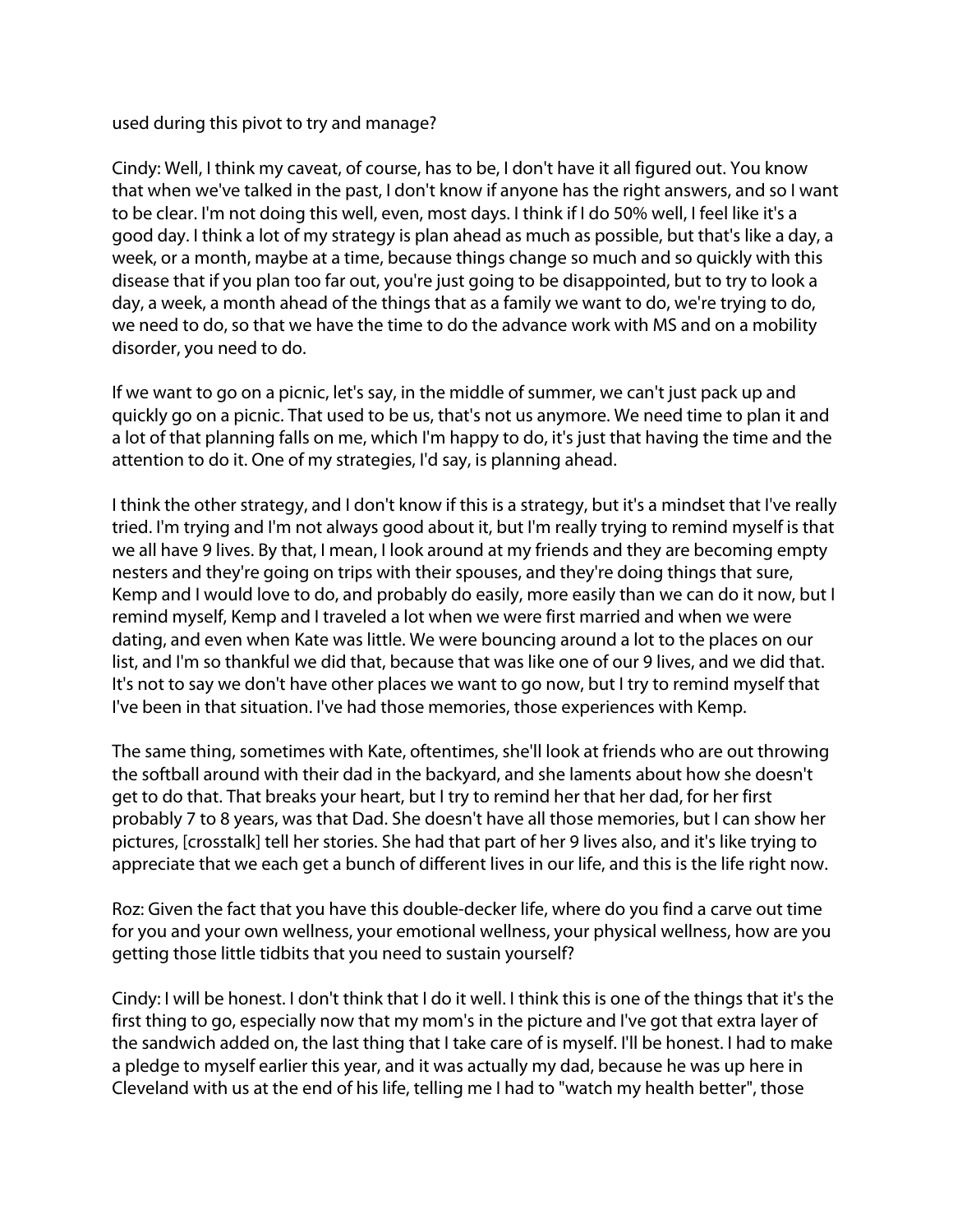were his words, that I needed to get back on track. I've made an effort this year to do all of those primary care visits and those checkups, and those things that we all know we're supposed to do, like our annual evaluations. I made a list and I decided, "You know what? I'm just going to have to find the time, and I'm going to go down and schedule each one," because Kemp keeps reminding me that if I don't do those things and I fall down, we're all sunk. That's what he always says, and he's right. We're all sunk if I go down. Having to be really deliberate about those kinds of things, I think, is important.

The other thing this year that I've done is what I call "micro habits". I've been reading a number of articles about micro habits and how it's hard to take on a whole, new, big habit. So many people tell me I need to take up yoga. If one more person tells me to take up yoga, I'm going to scream, because I don't have a minute in the day to go out of this house to a yoga studio and take a string of classes, but I can get down on a yoga mat and stretch every morning. I decided that's a micro habit. I'm trying to do those small things that aren't big efforts in taking on a new initiative and a new project, but small, little things that I feel like, "Okay, I can carve out 5 minutes for these 5 things during my day. The stretching is one, and it sounds silly, but flossing my teeth is one, just some of those things that I feel like I'm doing something for myself, adding extra vegetables at lunch, the healthy things that we all should do, but we kind of forget to do. I remember to do them, but I have to find time to do them.

Roz: When we talked another time, you used a phrase that really intrigued me. You said that in order to do all this, you, and in partnership with Kemp, had to curate your life to make it work. Could you say a little more about what that means?

Cindy: Yeah. I guess that's one of the other strategies when you asked me that question. Kemp and I have had in the last 6, 7 years, really had to divide and conquer, because there's just no way that I can do everything that we would have both ended up doing. It can't all fall on me, so we've had to divide and conquer, and we had to do it based on our abilities and our interests, sometimes, but more based on our abilities.

Like homework, Kemp's really good and he's here at the house, and there's nothing preventing him from managing the homework at night with Kate. He takes that on. Grocery shopping, thank God for the pandemic and all of the delivery services. He can grocery shop. I haven't grocery shopped in a couple of years because he can be in charge of managing that whole process in ordering and everything. Kate and I, of course, have to put it away. That's one way we're curating, planning, and managing our lives, to think, "How are we going to divide and conquer based on abilities?" The worst thing for Kemp, I think, is if he feels that he doesn't have a place and value in this family anymore. He does, it's just that sometimes they're different than when he was working full-time or before, when he was able to walk without assistance of a mobility device. The curating is

finding out what we're each able to do and good at, and then saying, "Okay, we're going to divide up that way."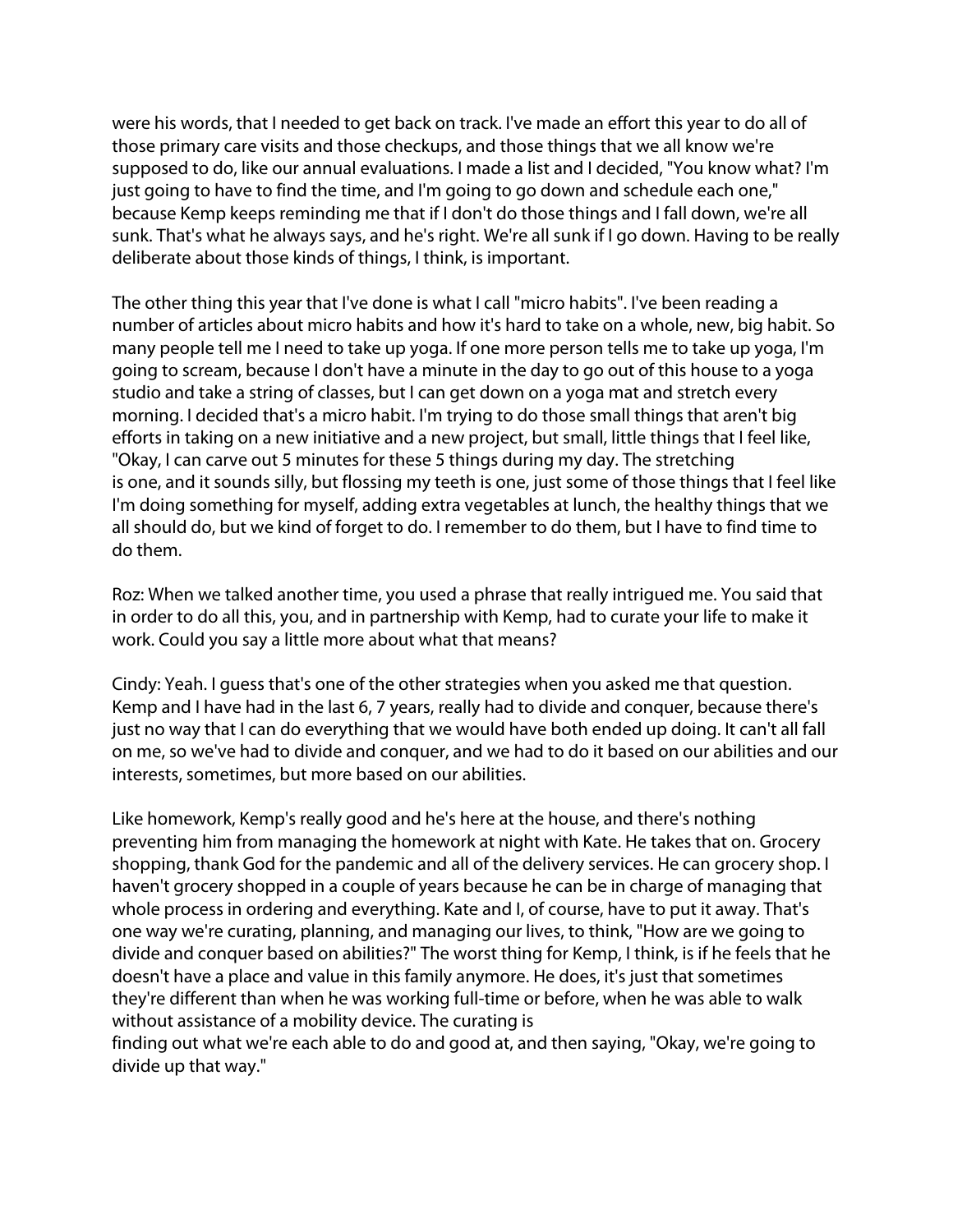The other thing I think I might have meant that day, Roz, was I think it's like what I was saying earlier, the advance work. I want us to be able to do the things that we wanted to always do. We wanted to take Kate to Disney World, so when she was 9, we went to Disney World. Kemp was in a scooter at that point. A couple years later, we went to Epcot. He was in a wheelchair at that point. We didn't just decide to go to Disney World and show up down there. We had to really plan those trips. We had to do a lot of research. We had to ask a lot of people for help when we were down there, but we did it and we have great memories. She got the Disney World experience that we wanted her to have, but it took advanced work. It took effort to plan it, and so that's, I guess, the other way that we curated. We talk about what we want to try to do, and then we try to figure it out. It just takes time and planning.

Roz: You're describing a remarkable partnership, and I think one of the things I want to call out here is it's a partnership in which each of you contributes and gives, and each of you receives. That's what helps the partnership, I think, feel healthy or sound healthy to me because everybody's thriving with the way you two work together. What do you think, as a last and tough question I think, what do you think are the ways in which your partnership is built on strengths, ways that had to change or evolve, what would you say about your partnership over these years together with Kemp?

Cindy: I think the challenge within us is that it hits you when you're young. In many ways, you end up becoming an older couple than you are chronologically, and you get to face things, health issues, and just kind of the quality of life that you would probably face when you're 40 years older, but you're doing it when you're in your 40s in our case. I think having a friendship has been the most important thing that no matter what is going to come next, loyalty and friendship is, at the end of the day, the thing that's there and stays there. This is where I have the hardest time. I think that you cannot demonize the person, you have to demonize the disease. I have to be mad at MS.

I think about the grief cycle and how anger is right up there at the top of the grief cycle. There's no question, I am still in the grief cycle with the fact that MS is in our lives. It's easy to get angry at Kemp, and I'm really awful sometimes at it because I get too angry, too quickly at them, when I need to be angry at the disease. It's like having those conversations, I think, and calling each other on it, like, "You know what? You're being angry at me. I think you're misplacing your anger right now." I would say those are a few things that have kept us going.

The one other thing I'll say that I'm starting to realize is I can't do it all and I can't pretend to do it all. I need to realize where my weaknesses are. In my case, I am not a good caregiver. I never went into medical, nursing, physician, anything. I'm just not good at that. I don't have the patience or the kind of nurturing personality that the saints who do go into medical professions have. Kemp and I talk a lot about that. I have to outsource for that. I have to find other people, if at all possible, who can help him with those things, so that I can do the things that I probably am better at, like curating our experiences, managing our finances, going to work everyday to make that primary earning. We talked quite a bit about that, as well, which is, "What should we take off of me," because it's not my strength, if at all, possible. Sometimes